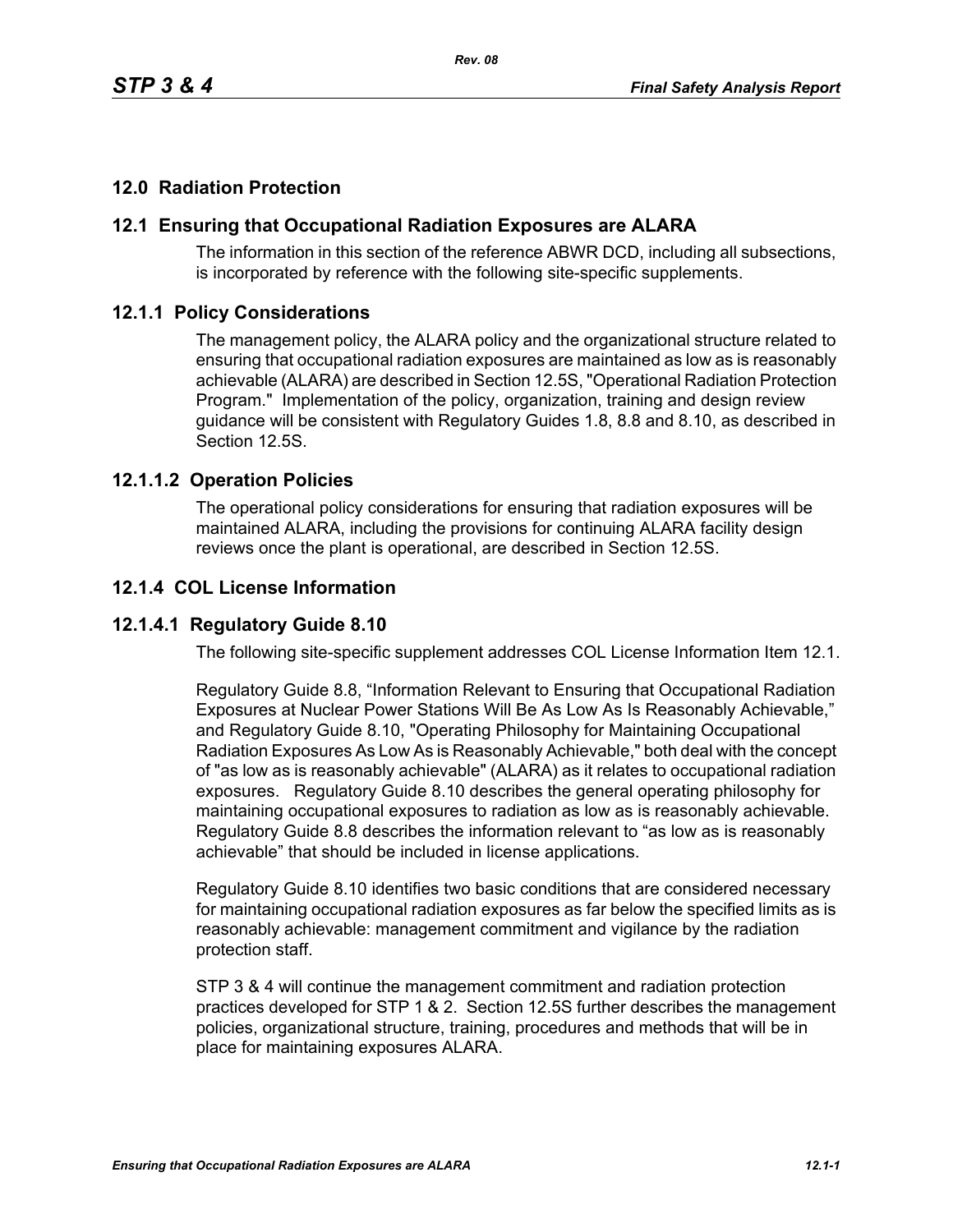## **12.1.4.2 Regulatory Guide 1.8**

The following site-specific supplement addresses COL License Information Item 12.2.

Regulatory Guide 1.8, "Qualification and Training of Personnel for Nuclear Power Plants," provides guidance for the selection, qualification and training of personnel at nuclear power plants. The STP 3 & 4 conformance with Regulatory Guide 1.8, as it pertains to the Health Physics organization and the management of the Health Physics organization, is described in Section 12.5S.

#### **12.1.4.3 Occupational Radiation Exposures**

The following site-specific supplement addresses COL License Information Item 12.3.

Occupational radiation exposures will be maintained ALARA by means of the Operational Radiation Protection Program described in Section 12.5S. The detailed policies and plans for maintaining occupational radiation exposures ALARA will be consistent with the guidance in Regulatory Guides 8.8 and 8.10. The detailed procedures will be prepared consistent with the guidance in Regulatory Guides 1.8, 8.2, 8.7, 8.8 and 8.10, the guidance referenced in NUREG-1736 that is applicable to power reactors, and the requirements in the QAPD (NEI 06-14).

The operational plans, procedures and policies currently in use at STP 1 & 2 reflect industry experience and guidance. They will be used, in conjunction with the guidance contained in the documents identified above, to develop the policies, plans and procedures for STP 3 & 4. Many of these plans, procedures and policies will be common to all four units.

Section 12.3, "Radiation Protection Design Features" describes the many features that have been designed into the plant, incorporating information from operating plant experience and from other plant designs. The management policy described in Section 12.5S includes the provision to continue to assure that the plant is designed, constructed and operated such that occupational and public radiation exposures and releases are maintained ALARA.

Section 12.5S describes methods that will be factored into procedures for maintaining radiation exposure-related operations such as maintenance, inservice inspection, radwaste handling and refueling ALARA.

STP 3 & 4 will follow the guidance provided in Regulatory Guides 8.2, 8.7, 8.9, 8.13, 8.15, 8.20, 8.25, 8.26, 8.27, 8.28, 8.29, 8.34, 8.35, and 8.38 in carrying out the operational radiation protection program.

#### **12.1.4.4 Regulatory Guide 8.8**

The following site-specific supplement addresses COL License Information Item 12.4.

Regulatory Guide 8.8, "Information Relevant to Ensuring that Occupational Radiation Exposures at Nuclear Power Stations Will Be As Low As Is Reasonably Achievable," provides guidance for maintaining the annual dose to individual plant personnel, as